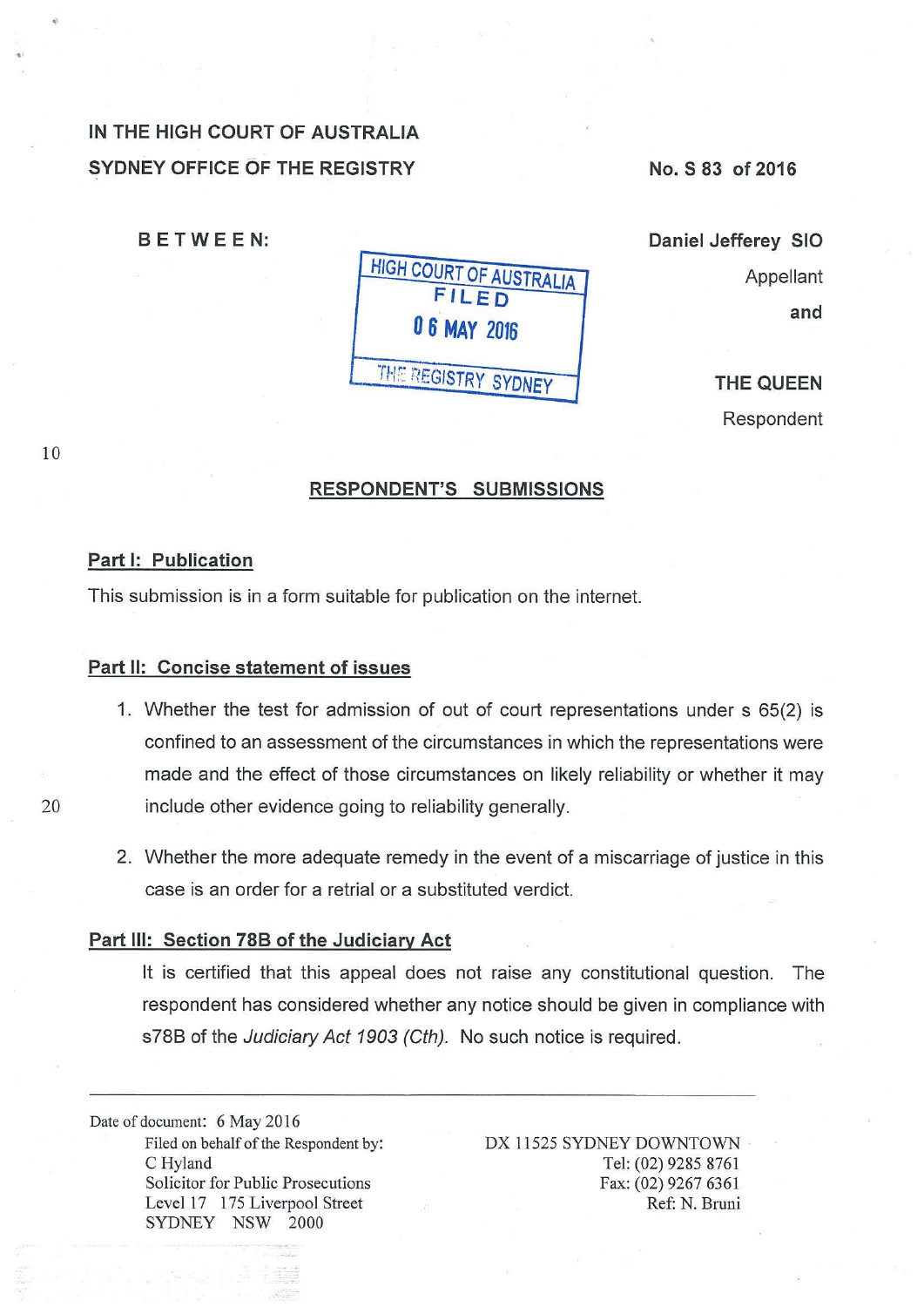## **Part IV: Statement of contested material facts**

- 4. 1 The appellant planned a robbery of a brothel at Clyde. He enlisted Mr Filihia to carry out the robbery, drove him to the brothel and provided him with tracksuit pants and a knife. The appellant waited in the car while Mr Filihia carried out the robbery in the course of which the manager of the brothel was killed.
- 4. 2 Mr Filihia was arrested later that same day and made four statements giving his account of the offence.
- 4. 3 The respondent does not contest the appellant's summary of the facts.

#### 10

适

## **PART V: Applicable Legislative provisions**

The appellant's list of legislative provisions is accepted.

## **PART VI: Statement of Argument**

- 6.1 The appellant submits that the falsehoods in some of Mr Filihia's responses in the ERISP affect its reliability and those falsehoods should have been taken into account in deciding whether to admit the ERISP under s 65(2)(d) of the Evidence Act.
- 6.2 Those falsehoods may be relevant to the reliability of Mr Filihia's ERISP but 20 that is not the test for admission under  $s$  65(2)(d).
	- 6.3 Section 65(2)(d)(ii) requires a determination of whether a previous representation was "made in circumstances that make it likely that the representation is reliable".
	- 6.4 These terms expressly direct attention to the circumstances in which the representation was made. They do not address reliability directly. Instead, they

 $\omega$  , and  $\omega$  , and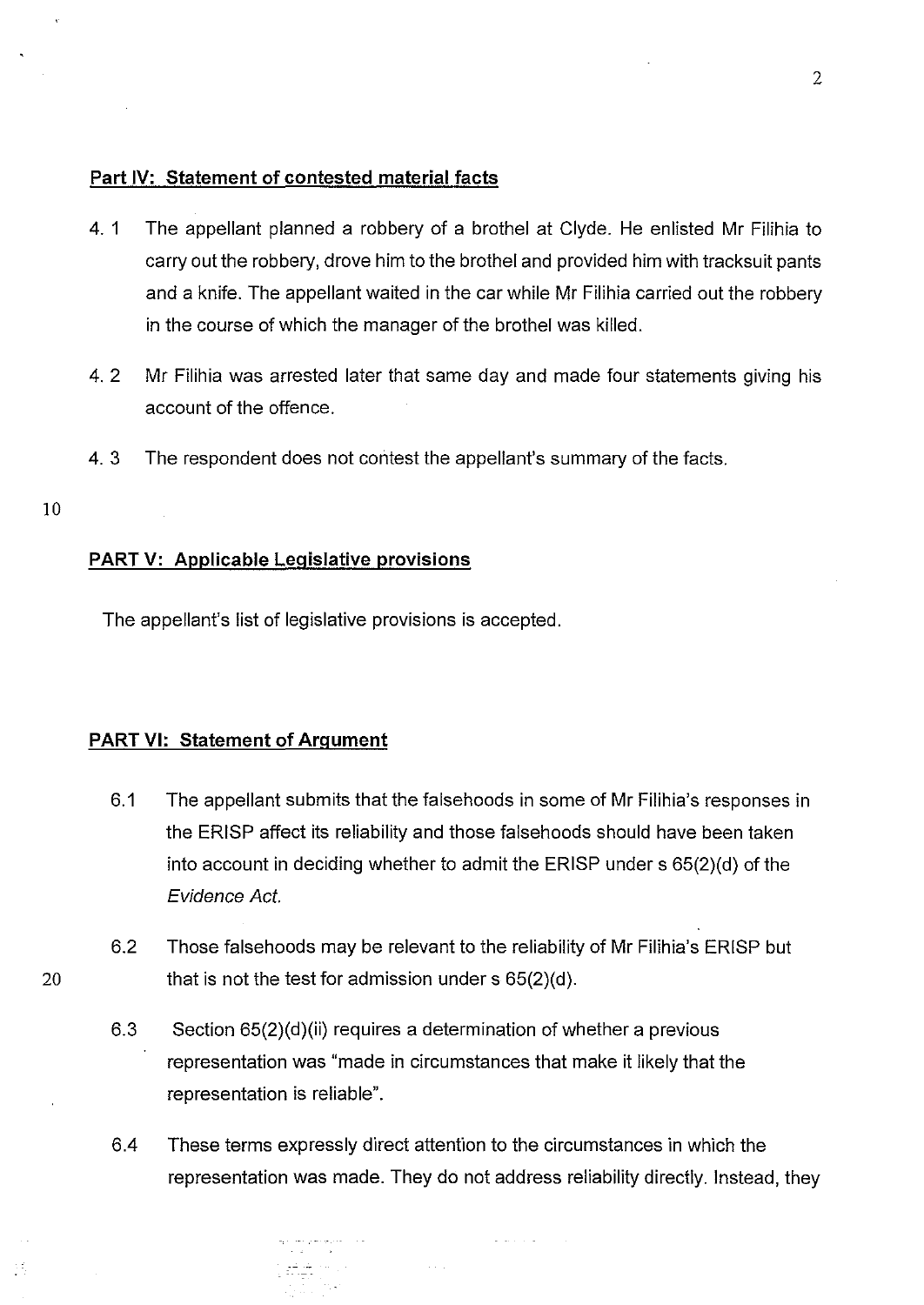draw a distinction between the circumstances of the making of the representation and the content of the representation. They also draw a distinction between likely reliability and actual reliability.

- 6.5 There is an obvious difficulty in characterising a falsehood in the content of a representation as a circumstance in which the representation was made. The content is the representation not a circumstance of its making.
- 6.6 The focus on the circumstances of the making of the representation and their effect on likely or potential reliability indicates that the determination is concerned with an anterior issue not with the ultimate issue of reliability.
- 10 6.7 This applies throughout s 65 where the focus is on specific contexts, such as the timing of the making of the representation or whether it was made under a duty or was made against interest.
	- 6.8 These terms eschew the ultimate issue and reflect the nature of the task being undertaken. Section 65 is a gateway provision. The issue being determined is admissibility. The ultimate issue of whether the representation is reliable is not engaged at that stage.
	- 6.9 In **R** *v* **Mankiota** (unrep, Sup Ct NSW 27 July 1998) Sperling J referred to the s 65 test as being "narrower" than a test of reliability at large.
	- 6.10 Rather than narrower, it is perhaps better described as different and separate from an enquiry into reliability. That is because the determination that a representation is true or false, accurate or inaccurate, says nothing about the circumstances in which the representation was made. Similarly, the circumstances in which a representation was made do not establish whether it is true or false, accurate or inaccurate.
		- 6.11 The accuracy or inaccuracy of a representation is established by the degree to which it correlates with, and is confirmed by, the other evidence in the case. The circumstances in which the statement happened to be made do not address that other evidence. Whether a representation was made casually in a bar or on the street or formally under caution says nothing about whether it is consistent with and confirmed by the other evidence in the case. Similarly, the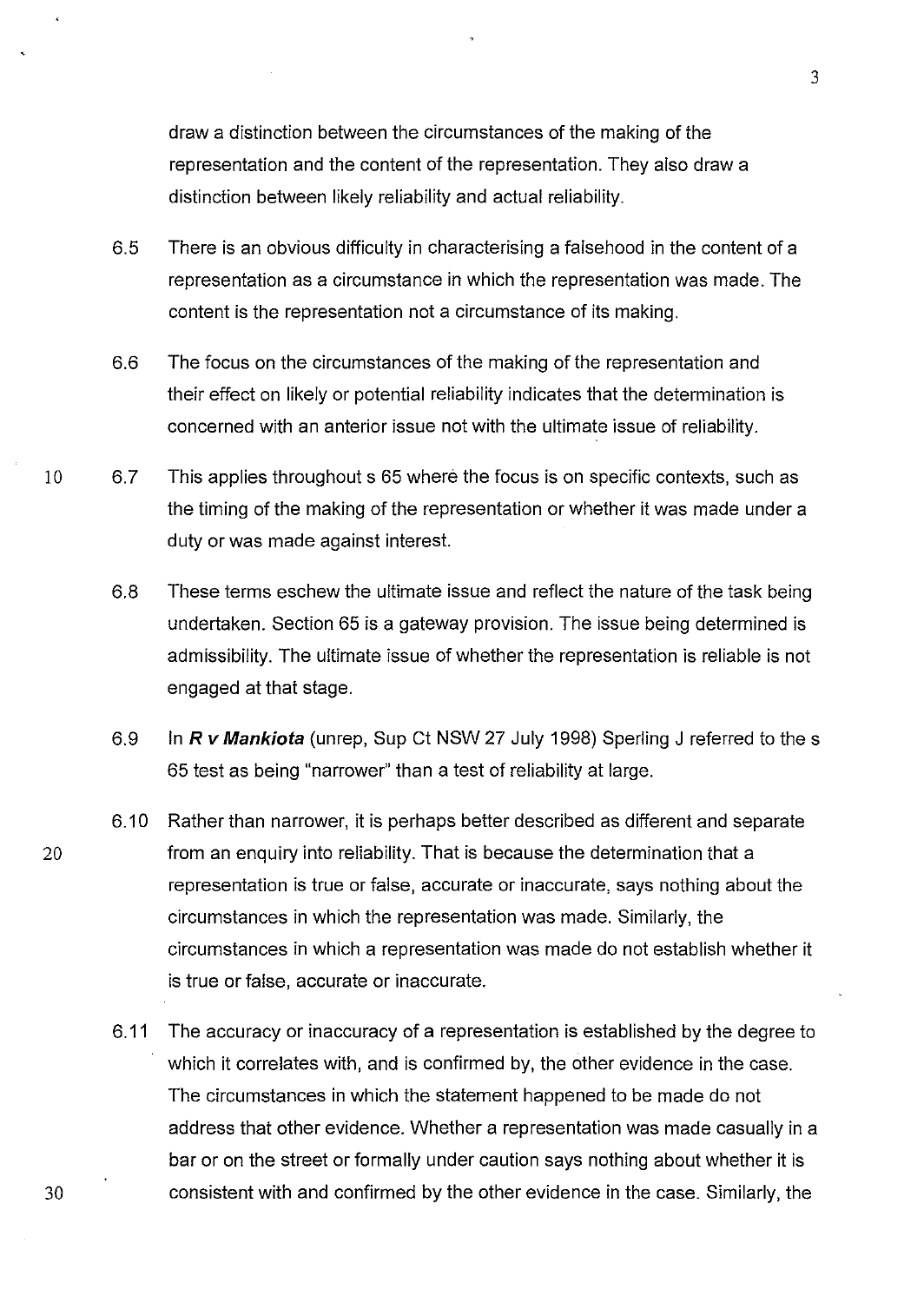fact that a statement is demonstrably true or false gives no clue as to whether it was made casually in a social setting or under formal caution at a police station.

- 6.12 The assessment of the circumstances of the making of the representation and the assessment of the truth of the representation are separate assessments. A consideration of the making of the representation and its effect on likely reliability does not address actual reliability. If it did, there would be no need to consider the circumstances of the making of the representation. A determination that the representation was reliable renders a consideration of 10 the circumstances of its making superfluous.
	- 6.13 The purpose of the focus on the circumstances in which the representation was made is to provide some filter for all the possible out of court utterances which this broad hearsay exception renders potentially admissible. The criteria adopted are the previously accepted common law criteria, such as contemporaneity, whether the representation was made under a duty or made against interest. None of these specific criteria involve an assessment of actual reliability.
	- 6.14 There has been some conflict in the authorities as to the construction of s 65(d) but the "narrower" test focussed on the circumstances of the making of the representation has been generally accepted. In **R v Ambrosoli** (2002) 55 NSWLR 603 [18]- [52] Mason P reviewed the conflict in the authorities but preferred the approach of Sperling J in **Mankiota (Ambrosoli** at [28], [34]- [35]).
	- 6.15 The **Ambrosoli** test has been accepted in Victoria; **Azizi v R** (2012) 224 A Crim R 325 at [51], Queensland; **R v Robertson** [2015] QCA 11 at [59] and the Northern Territory; **R v Ryan** (2013) 33 NTLR 123.
	- 6.16 The contentious aspect of the decision in **Ambroso/i** was the extent to which evidence of events other than the circumstances of the making of the representation could be taken into account as "circumstances" affecting likely reliability under s 65. Mason P considered that a later genuine retraction by the maker of the representation or evidence that the maker could not have seen or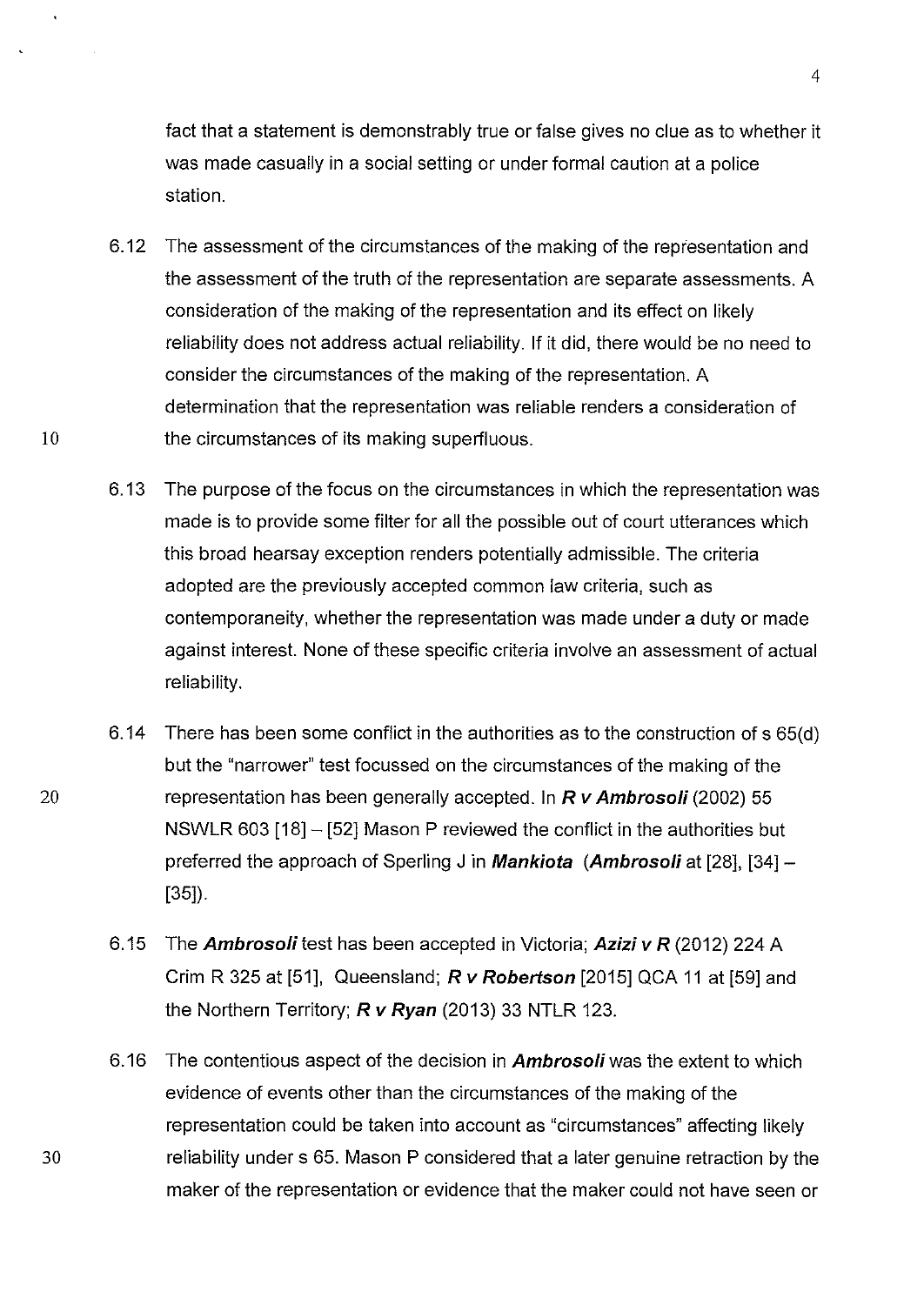heard the subject matter of the previous representation may "throw light" on the circumstances and the reliability of the representation **(Ambrosoli** at [29]).

- 6.17 Although Mason P purported to adopt the **Mankiota** approach, the acceptance of these examples as relevant considerations entirely subverted the distinction between the circumstances and reliability. In **Mankiota** Sperling J had expressly excluded examples such as a later retraction because a later retraction addressed the actual reliability of the original representation not the circumstances in which it was made. Similarly, in **R v Jang** [1999] NSWSC 1040 Bell J put to one side evidence which supported the reliability of the out of 10 court statements.
	- 6.18 **Jang** was a sentence matter for two charges of murder where the prosecution sought to tender a number of statements by the deceased where she had reported that her husband had threatened to kill her and her children **(Jang** at [4]). The prosecution sought to rely on these previous threats to show that the murders were not an isolated burst of rage **(Jang** [7]). The Crown also sought to rely on the fact that the offender had carried out the threats and killed the deceased and one of her children as confirming the reliability of the deceased's reports of the threats. Adopting the **Mankiota** approach, Bell J held that the fact that consistent reports of threats had been made to social workers and others, and the fact that the threats were actually carried out, had to be put aside in determining whether the circumstances in which the representations were made rendered it likely that they were reliable **(Jang** at [11 ]). Her Honour ruled that the circumstances in which the reports were made did not confer on them the high probability of reliability required **(Jang** [6]).
	- 6.19 Mason P doubted the "complete accuracy'' of Bell J's approach **(Ambroso/i** at [29]). Perhaps recognising that taking into account later retractions or other evidence going to reliability was contrary to the **Mankiota** approach, Mason P "emphasised" that evidence of such other events or statements was "only" to be considered to the extent that they touch on the reliability of the circumstances of the making of the representation **(Ambrosoli** at [36]).

20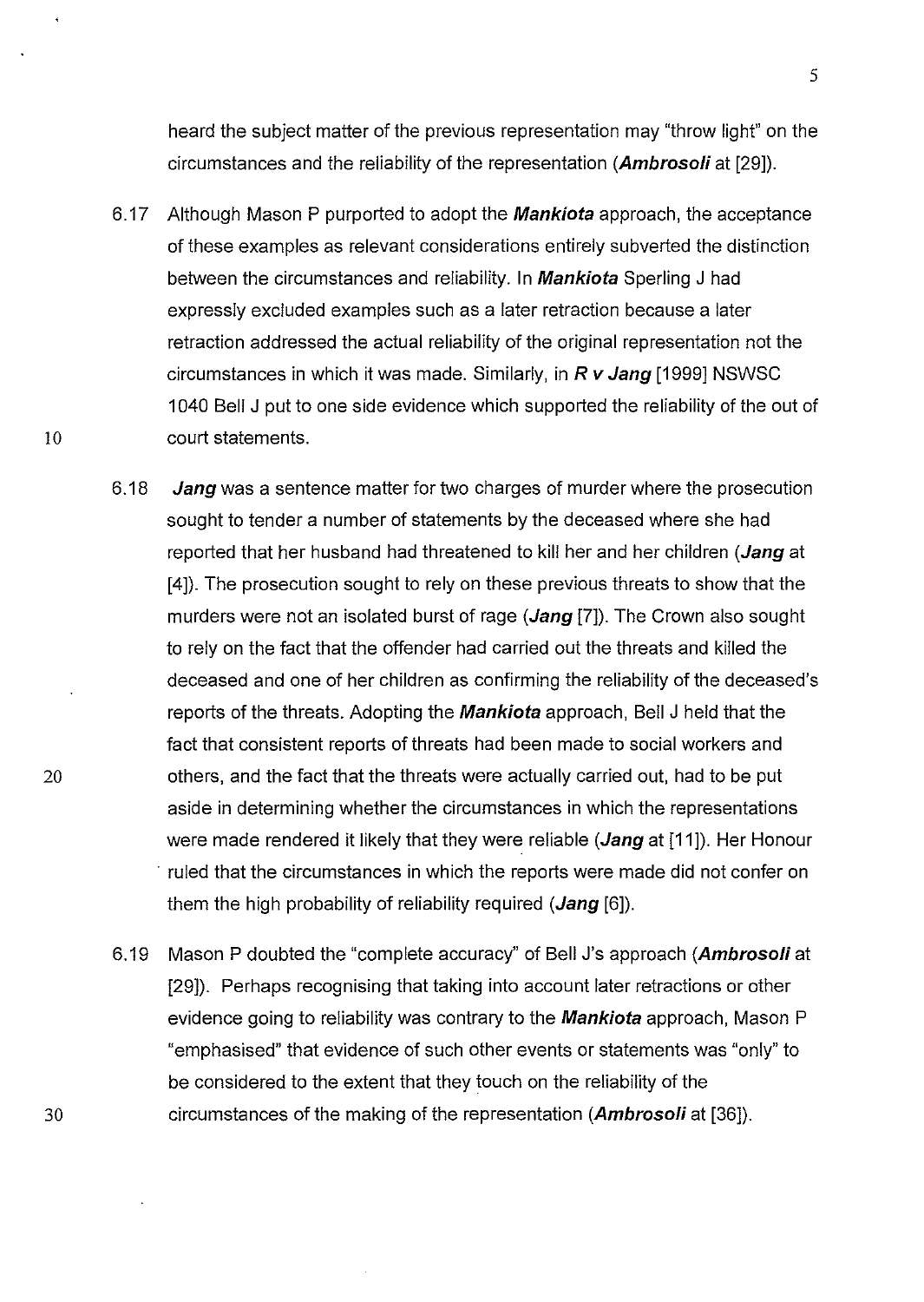- 6.20 That appeared to preserve the distinction between the making of the representation and the reliability of the representation, although Mason P also held that reference to events outside the time and place of the making the representation was not excluded from the "circumstances" to be considered **(Ambrosoli** at [37]). Thus later retractions of the representation could be taken into account **(Ambrosoli** at [39]- [40]). This rendered the distinction meaningless and the decision in **Ambrosoli** has sometimes been interpreted broadly as meaning that regard may be had to all the circumstances that bear upon reliability: **R** *v* **Bond** (Ruling No 4) [2011] VSC 536.
- 10 6.21 In the present case, the appellant submits that the fact that Mr Filihia said the man who gave him the knife was named "Jacob" when he later admitted he was named "Danny" should have led to the exclusion of all his statements about the knife, if not the "entirety" of the ERISP (AWS  $[32]$ ,  $[49] - [53]$ ).
	- 6.22 On the **Mankiota** approach, the inaccuracy of this detail was not relevant to the assessment of the circumstances in which the representation was made.
	- 6.23 Mr Filihia's account was overwhelmingly correct. Other than the name, he was otherwise truthful in respect of his identification of the driver, the man who gave him the knife. He said he did not know his surname, but he said he was dark skinned, part Aboriginal, gave the correct phone number for his mobile phone and correctly described his car as a late model red Commodore. There was no dispute that, apart from the first name, he correctly identified the appellant. The one detail which was incorrect was the first name was "Jacob". A few hours later Mr Filihia said the first name was in fact "Danny", he did not know the surname but the other details were correct.
	- 6.24 That representation was accurate. lt was not disputed that the appellant was the driver.
	- 6.25 The other falsehood was that Mr Filihia also said no one else was in the car (ERISP Q & A 179). He did not correct that falsehood. Ms Coffison gave evidence of being in the car during the robbery from which it was evident that Mr Filihia had lied in his response.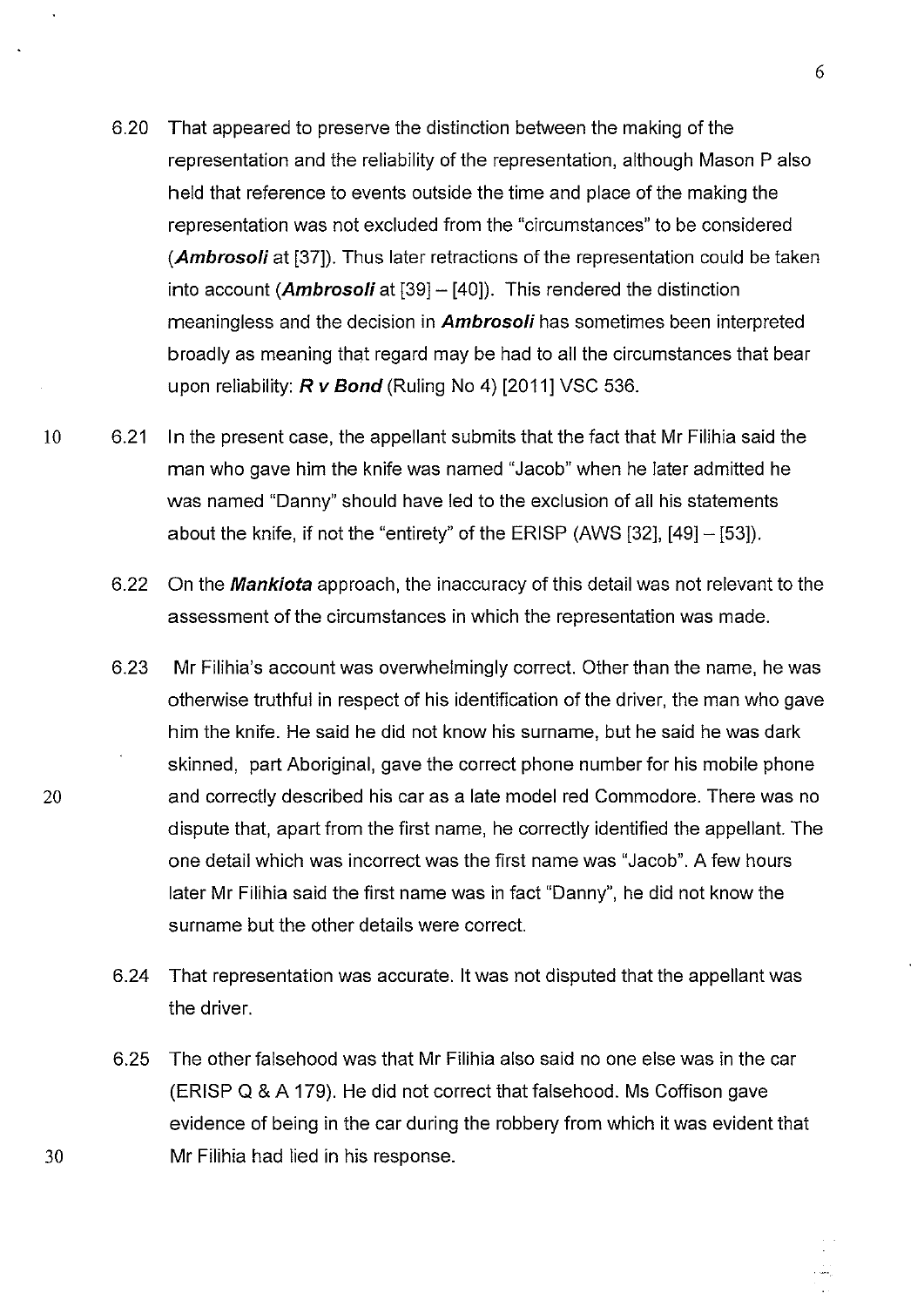- 6.26 The appellant points to other matters said to false or inconsistent with the evidence (AWS [40]), namely, that Mr Filihia had only met the appellant twice before, that he did not know where he was going when the appellant picked him up that morning and that it was his intention to pay for sexual services when he got to the brothel.
- 6.27 The accuracy or inaccuracy of these details largely depends on an interpretation of his answers. The appellant noted that Mr Filihia said he had met the appellant twice before (Q & A 67) but he also said he had met him two weeks before from the time he and his wife had moved into the Carrs Park Motor Inn and the appellant "was just popping in" (Q & A 78). He said he did not know him well (Q & A 348, 379, 540). He confirmed in the first statement that he had met the appellant two weeks before (First Statement [4]). lt is not clear that his answer of the number of times he had seen him could be taken too literally.
- 6.28 Mr Filihia's answer that he did not know where he was going when he first got in the car should also not be taken out of context (Q & A 149). Mr Filihia said the appellant showed him the layout of the brothel while they were in the car (Q & A 160). He also said he was on crystal meth and was nodding off (Q & A 151 -158). He said he and the appellant smoked about \$600 worth of ice or crystal meth on the way to the brothel. He said he smoked it to help him with his nerves as this was his first robbery (Q & A 507- 526). Those responses suggested that they had discussed the robbery before they got to the brothel.
- 6.29 Mr Filhia's responses about his intention when he got to the brothel should also not be taken out of context. lt is true that he said at times that he intended to have sex at the brothel (Q & A 209, 530- 531). However, he was also clear that the plan was always that he would rob the brothel. He entered it armed with the knife ( $Q \& A 532 - 533$ ). He said the first thing he did when he entered was to ask to see the girls. He spoke briefly with a dark haired girl, she left, and he then demanded money from the manager (Q & A 206- 215). lt is not clear whether he thought to take the opportunity to have sex and then rob the brothel or whether he asked to see the girls so as not to aggravate the manager on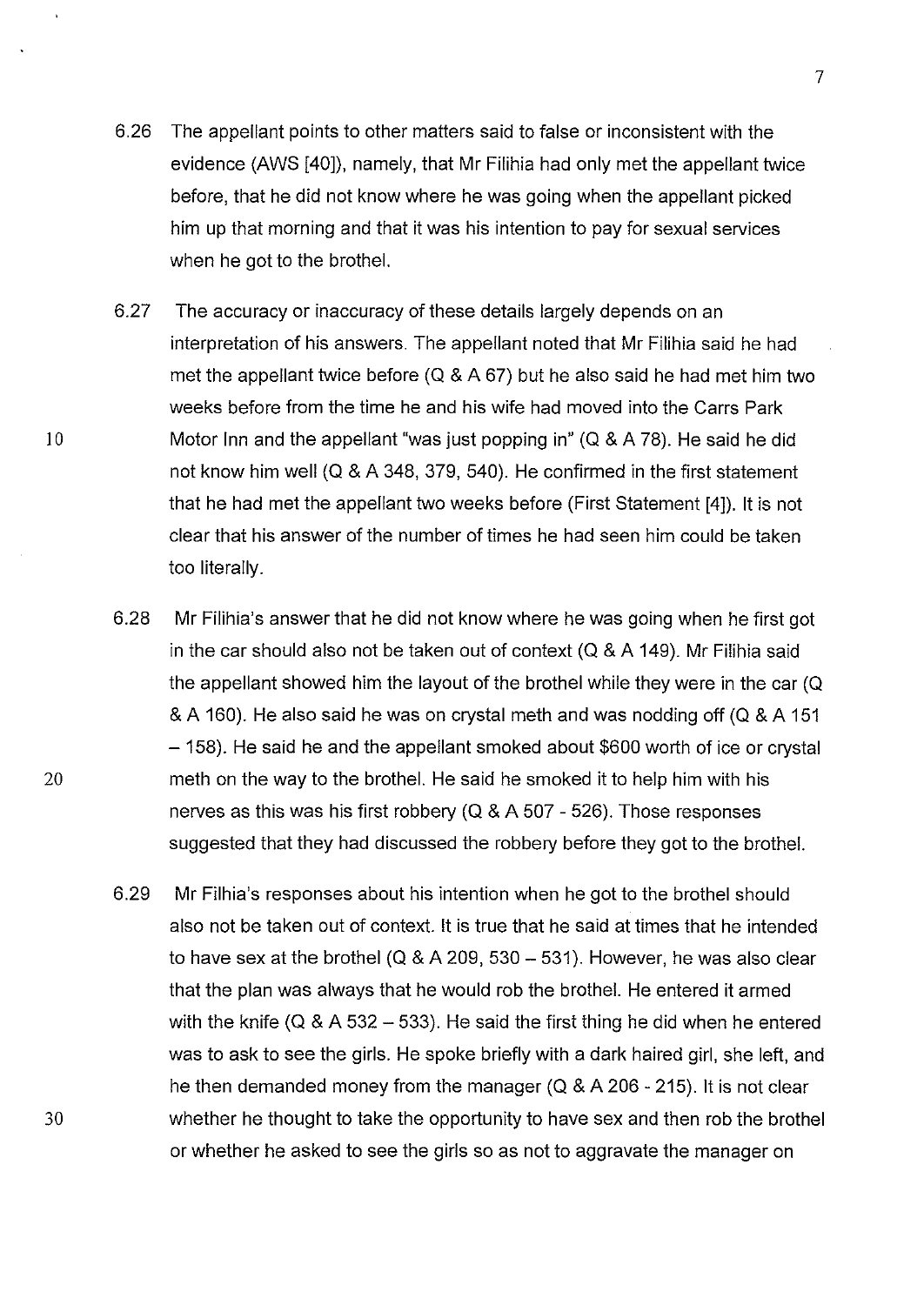first entering (Q & A 532). Either way his responses were not a circumstance indicative of likely unreliability.

- 6.30 The trial judge Honour regarded the two central falsehoods as an ineffectual attempt to protect the appellant and Ms Coffison from detection (Judgment on admissibility [48]), which he soon abandoned, at least in respect of the appellant (Judgment on admissibility [57]). In these circumstances, Her Honour held that the lies did not taint the whole ERISP (Judgment on admissibility [48]). Her Honour considered it arguable that the ERISP was made in circumstances that made it unlikely that it was a fabrication (under s 10 65(2)(b)) but expressed no concluded view on that issue because her Honour held it was admissible under s 65(2)(d) (Judgment on admissibility [51]).
	- 6.31 Given the breadth of possible circumstances in which out of court utterances could be made, the representations in this case occurred in a formal context. Mr Filihia was under arrest for murder. He was cautioned that his ERISP was being recorded and he was aware that it could be used in evidence against him. Mr Filihia gave an account of the commission of a very serious offence in which he admitted killing the deceased.
	- 6.32 These circumstances, together with the fact that his answers appeared "forth coming", without signs of being "rehearsed or thought out" to minimise his involvement (Judgment on admissibility [55], [57]), made relatively soon after the event (Judgment on admissibility [55]), with no signs that he was intoxicated (Judgment on admissibility [50]) all indicated that it was likely that his account was reliable.
	- 6.33 The evidence established that Mr Filihia's account was in fact reliable.
	- 6.34 Mr Filihia's account was that the appellant suggested the robbery and told him the layout of the brothel and where the money was. The appellant drove him to the brothel in a late model red Commodore. Mr Filihia entered the brothel alone armed with the knife, struggled with the manager, stabbed him, took the money from his back pocket and left the scene in the appellant's car.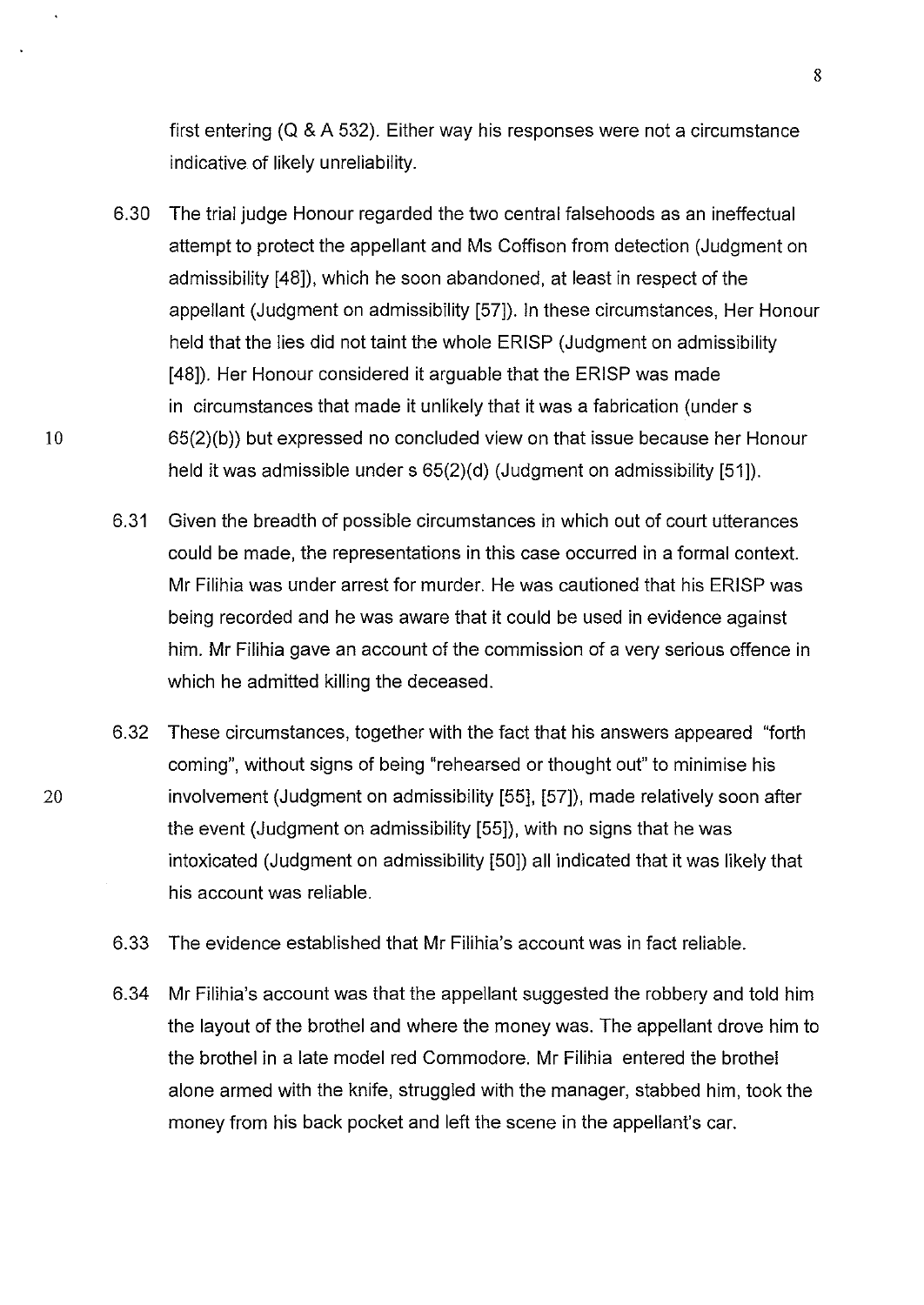- 6.35 Whether that account is considered as one representation or a series of separate representations it was accurate and confirmed by the other evidence in the case. By the time of the appeal, the only part of that account still disputed was that the appellant gave Mr Filihia the knife or knew about the knife.
- 6.36 If admissibility depended on accuracy and balancing accurate responses indicative of reliability against false responses indicative of unreliability, Mr Filihia's ERISP would have been admitted as almost all of his account was accurate. The relatively minor lies in an account that was otherwise correct were no basis to exclude all of Mr Filihia's responses about the knife, or his entire ERISP, especially where there was no issue as to the identity of the driver and he corrected the false answer so soon afterwards.
- 6.37 The appellant contends that Mr Filihia's account should be divided into separate representations, in particular, the representations as to the appellant providing the knife should be separated and considered apart from the rest of the ERISP (AWS [51]), [53]). These representations are said to be especially affected by the lie that the man who gave him the knife was named "Jacob" and that there was no one else in the car.
- 6.38 There is no reason to separate those statements from the rest of the account 20 as they were made in the same circumstances as the rest of the ERISP. The same circumstances which applied to the making of the ERISP applied to the making of the first statement, the second ERISP and the second statement during the course of that night and into the next day.
	- 6.39 The appellant seeks to distinguish the circumstances in which the responses about the knife were given from the other responses by suggesting that there were "changing circumstances", an "escalation" over the course of the first ERISP in the extent to which Mr Filihia was prepared to implicate the appellant and it was only in the first statement, hours after the ERISP had ended that Mr Filihia said that the man who gave him the knife was named "Danny". The change in circumstances between the end of the ERISP and the making of the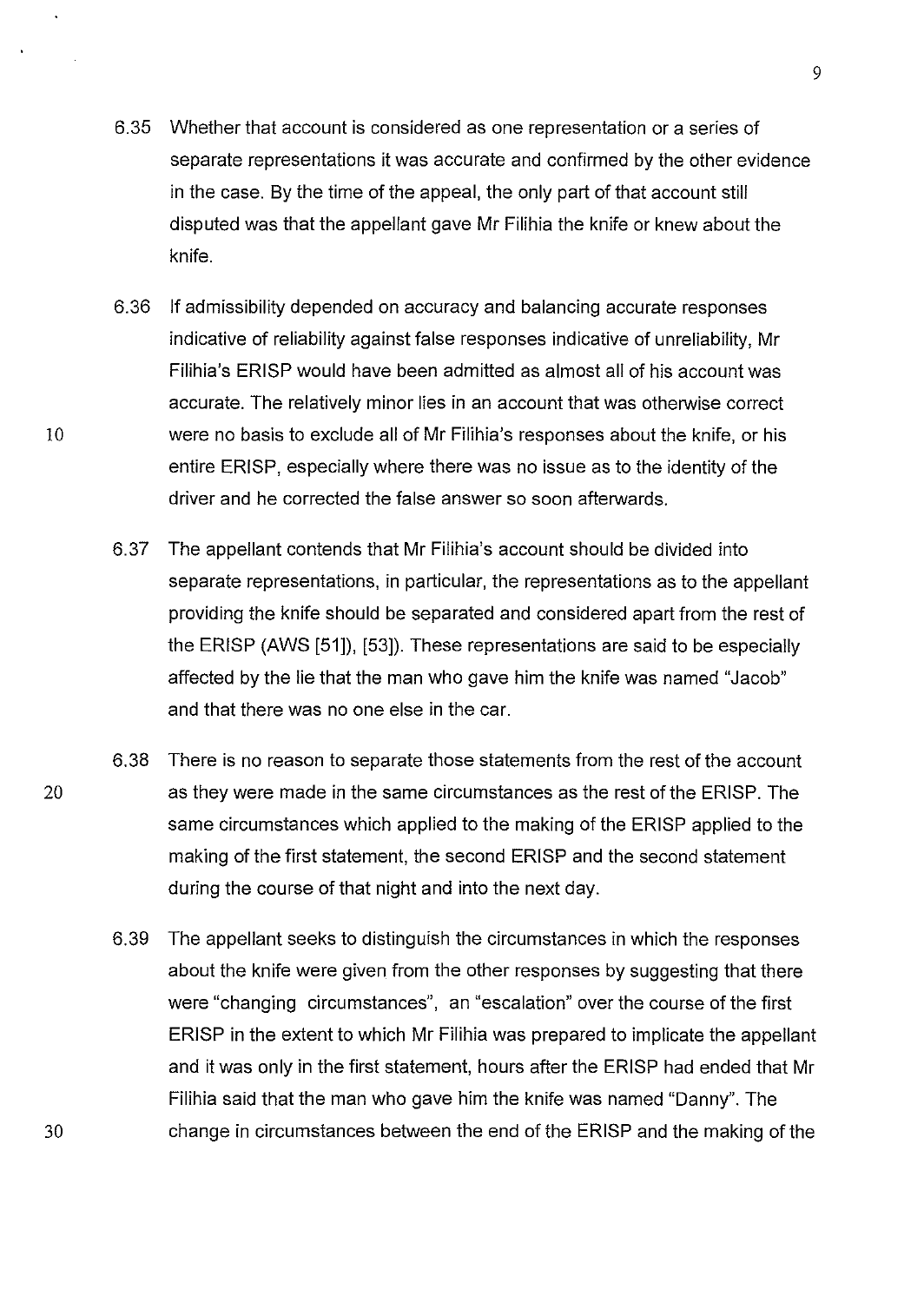first statement a few hours later was said to be that Mr Filihia learned that there was CCTV footage and that he was facing liability for murder (AWS [51]).

- 6.40 There were no changed circumstances, and certainly no changed circumstances indicating likely unreliability. Mr Filihia did not learn that he was facing liability for murder after the end of ERISP, he knew that before the ERISP started. Mr Filihia had already confessed to the murder before the ERISP.
- 6.41 Mr Filihia was arrested when he attended the police station in relation to bail. Detective Inspector Hallinan approached him at about 7 pm and told him that he was under arrest for the murder of Mr Gaudry who had been stabbed to death at about 5.40 that morning (T 80.20). Mr Filhia was thus aware that he was facing a murder charge for stabbing the deceased. Mr Filihia said "Fuck, it all just got out of hand"... ... "I didn't mean it to happen, I had been using, fuck"...... 1 didn't mean to kill him, it was a robbery, that's all" (T80.30).
- 6.42 The detectives then arrived and the ERISP began about an hour and half later (at about 8.20 pm) and Mr Filihia confirmed the conversation with Det Inspector Hallinan at the start of the ERISP (Q & A  $22 - 28$ ).
- 6.43 The structure of the questioning in the ERISP was that Mr Filihia was taken through the events of that day chronologically and in some detail. lt began with meeting the appellant and planning the robbery ( $Q & A 160 - 170$ ), the arrival at the brothel (Q & A 190) and the initial conversation inside the brothel (Q & A 206). Mr Filihai said he demanded the money (Q & A 215- 221), there was a struggle with the deceased  $(Q & A 230)$  and  $\dots \dots$  "I just had, I had a knife." (Q & A 233).
- 6.44 At that point Mr Filihia was asked to describe the knife and where he got it from. He said "Jacob already had it in his car."( Q & A 236). Mr Filihia said he "panicked" (Q & A 258) and stabbed the manager; "And the knife just went into him." ..... "But fuck it wasn't meant to." ... ... ... "Oh, I don't know, I'm not, I don't really, like it just happened."... ... "Just fuck, honestly it just happened."  $(Q & A 260 - 263)$ .

20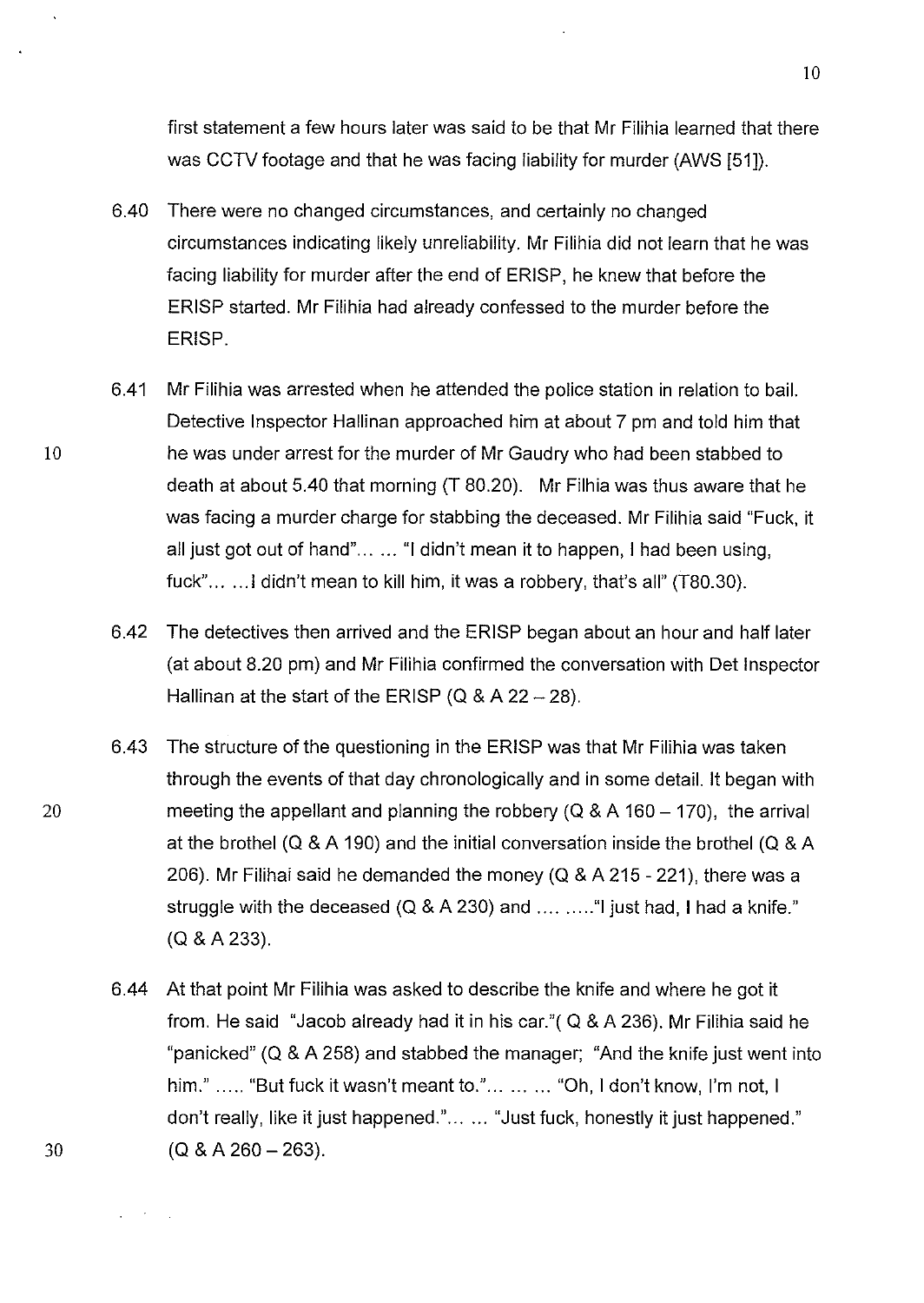- 6.45 This was essentially what he had said before the ERISP started. There was no escalation during the ERISP, no changed circumstances. He was told about the CCTV footage during the ERISP (Q & A 616). He had already described the driver as part Aboriginal ( Q & A 322) provided the phone number (Q & A  $375 - 378$ ) and the model of car he owned (Q & A 66) well before he was shown the CCTV photographs.
- 6.46 The responses about the knife were not separate to the other representations. They were details integral to his account. He had already admitted stabbing the deceased before the ERISP began. The responses about the type of knife used and where he got it were an elaboration of his account of the offence given in response to questions seeking further detail.
- 6.47 Similarly, each of the 4 statements made to police; the first ERISP, first statement, second ERISP and second statement, could be regarded as separate representations to the extent that they added a further piece of information to the account given in the first ERISP but the basic account given in that ERISP, namely, that Mr Filihia committed the armed robbery at the brothel with the appellant was repeated in the 3 following brief statements.
- 6.48 The first statement added the detail that the man who was with him was named "Danny" not "Jacob" but that the other details were correct. lt repeated the account from the first ERISP, in concise form, that he had robbed the brothel and stabbed the manager (First Statement [3]) and that the appellant had put him up to it (First Statement [6]). The second ERISP recorded his photo identification procedure of the man who was with him and the second statement put that identification procedure in statement form. The second statement added no new information. The second ERISP and second statement were made separately but they were the same representation in different form.
	- 6.49 Aside from the fact that the 4 statements were made successively within a 24 hour period, there was no difference in the circumstances in which they were made. For the purposes of assessing admissibility under s 65(2), the

10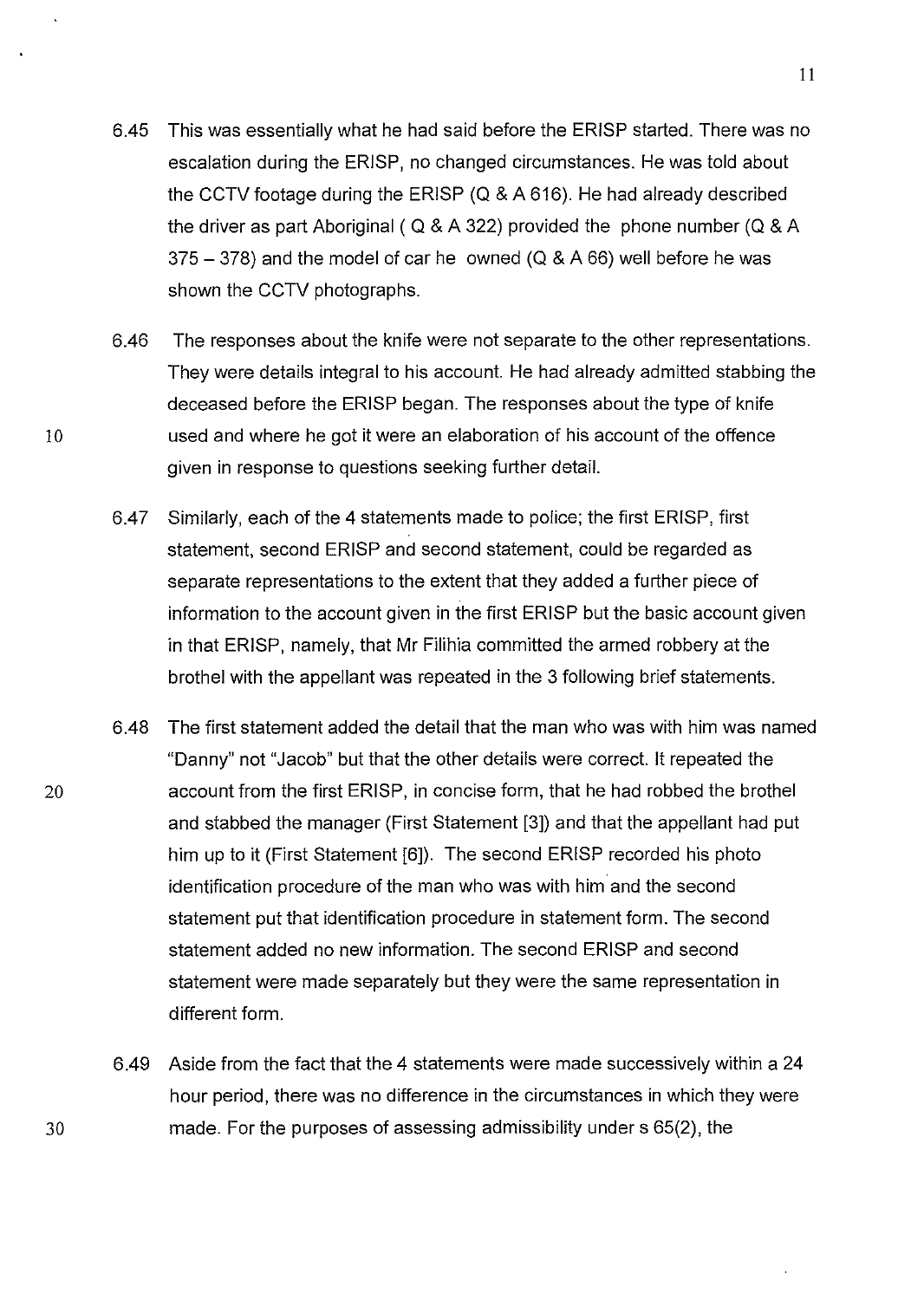circumstances which indicated likely reliability in respect of the first ERISP continued to operate in relation to each of the successive statements.

- 6.50 There may be a basis to differentiate individual responses within an account, for example, where the particular responses are not based on the maker's firsthand experience. There were such responses in Mr Filihia's ERISP where Mr Filihia said the appellant dumped the clothes he had worn in the robbery for him ( $Q$  & A 397 - 413). Mr Filihia explained that he did not actually see the appellant dump the clothes, he just assumed that he had, so those responses were not based on his firsthand experience.
- 10 6.51 Aside from the impugned responses, Mr Filihia's account was indicative of likely reliability. Mr Filhia did not attempt to shift blame. He admitted at all times that he alone had stabbed the deceased. He said it was supposed to be a robbery in which no one got hurt: "lt was just meant to be an easy job and then out." (Q & A 204). He said he only took the knife into the brothel to scare the manager: "Oh, that was just to scare him." .... "Just to stand over him." (Q & A 313 -314). He stabbed him because he panicked. When he went back out to the car the appellant did not know what had happened: "Jacob did not know that the manager had been stabbed" (Q & A 395).
	- 6.52 In the circumstances of the present case, the CCA was correct to regard Mr Filihia's account as a whole and to confine the question of admissibility to the circumstances of the making of the representation (CCA [27]).
		- 6.53 The determination to be made under s 65(2)(d)(ii) is not about whether the representations are accurate or reliable but about the circumstances in which they were made and their effect on likely reliability (CCA [33]- [34]). That determination is separate to a consideration of reliability and that approach is consistent with **Mankiota** and **Jang.**

## **Misdirection**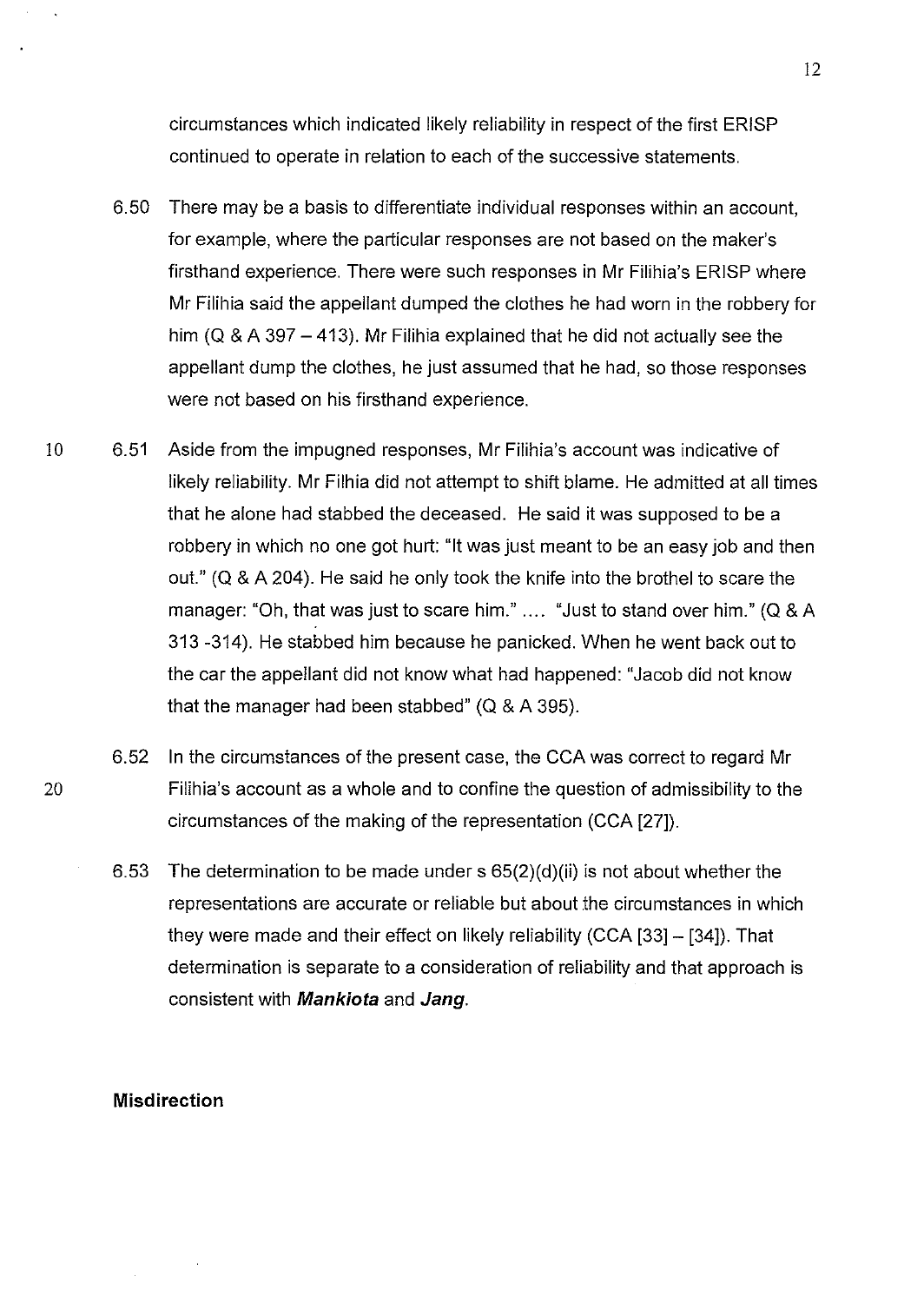- 6.54 The appellant submits that the directions on the armed robbery with wounding offence omitted an essential element, namely, foresight of the possibility of wounding.
- 6.55 lt is clear that the written directions did not include foresight of the possibility of wounding as an element of the alternative offence.
- 6.56 lt had been included when setting out the elements of that offence in relation to constructive murder but it was not repeated in the elements of the alternative offence.
- 6.57 The trial judge gave oral directions about the elements of the offences consistent with the written directions when providing the written directions to the jury just before closing addresses  $(T 426 - 7)$  but her Honour did not refer to the elements of the alternative offence in the summing up itself. The summing up focussed on the elements of the appellant's complicity in the armed robbery as that had been the crucial issue in the trial (SU [28]- 38]).
- 6.58 The omission of the element of foresight was not detected at trial or in the CCA. The trial seemed to proceed on the basis that if the jury found the appellant was party to the armed robbery of the brothel that entailed use of the knife and it seems to have been accepted by all concerned that that raised a distinct possibility that there might be a wounding, or at least that it was not an issue. The issue was whether the appellant was involved in the armed robbery at all.
- 6.59 By the time of the appeal it was accepted by the appellant that there was strong evidence of his complicity in the robbery but not an armed robbery. That was why the admission of Mr Filihia's second ERISP and second statement where he referred to the appellant's role in the robbery, but not to the knife, was not disputed (CCA [11], [47]- [48]). lt was also conceded in relation to the unreasonableness of the verdict that there was "significant evidence" that the appellant was involved in a robbery, but not an armed robbery (CCA [38]).

## 30 **Determination of the Appeal**

10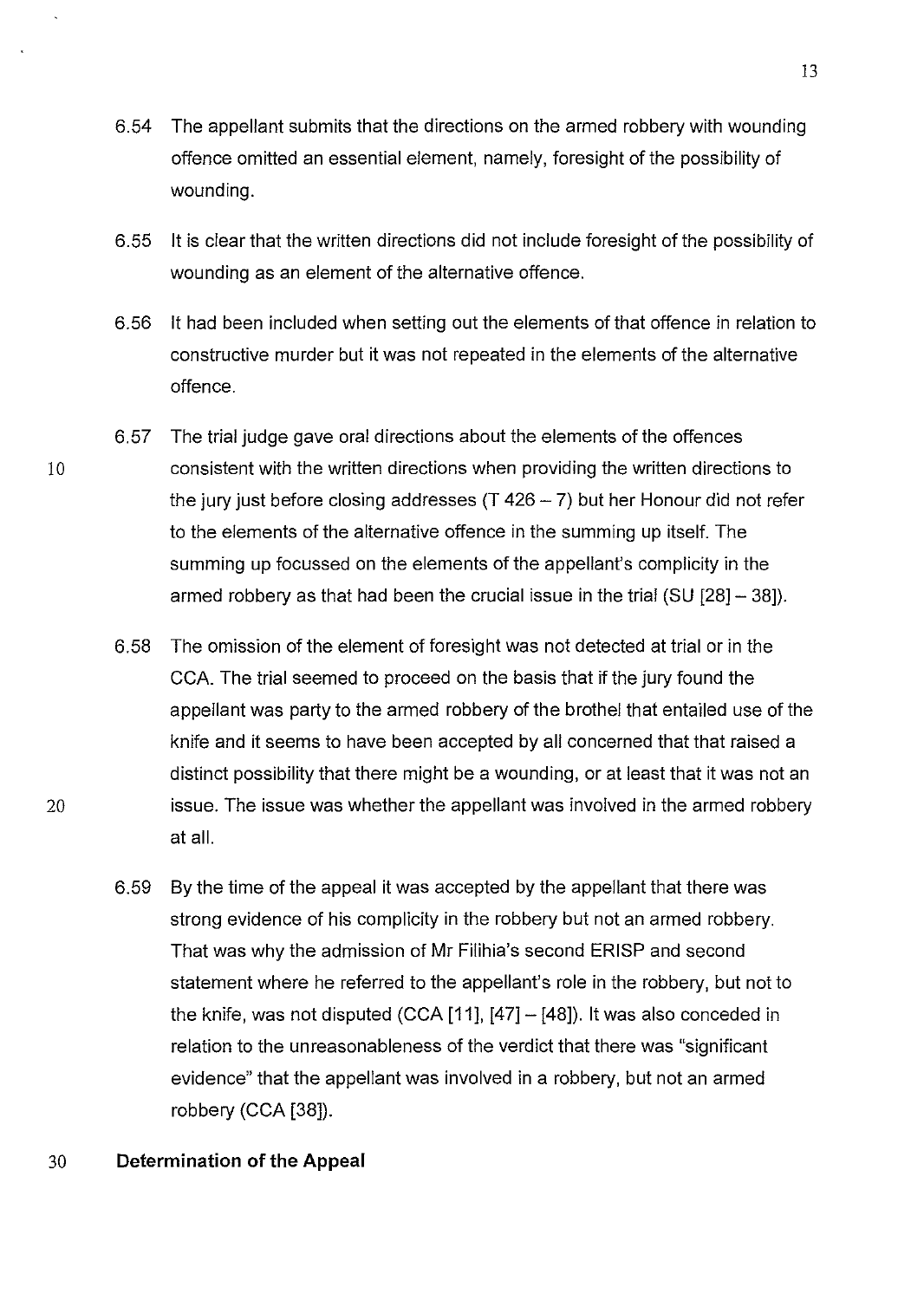- 6.60 Despite conceding that there was significant evidence of robbery the appellant submits that the only available result is an acquittal (AWS [28]).
- 6.61 The appellant contends that the elements of constructive murder "completely coincided" with the offence of armed robbery with wounding (AWS [28]) which meant that if the jury were satisfied of all the elements of armed robbery with wounding they "must" have convicted of murder. As the jury acquitted of murder that "incontrovertibly" established that they were not satisfied that the appellant foresaw the possibility of wounding (AWS [25]) because that was the only element not included in the direction on the alternative offence.
- 10 6.62 This invocation of the principle of incontrovertibility seeks to equate the acquittal for murder with an acquittal for armed robbery with wounding. it also assumes that specific findings of fact can be extrapolated from the acquittal.
	- 6.63 The jury's verdict was that the appellant was guilty of armed robbery with wounding. The omission of the element of foresight from that offence may warrant a quashing of the conviction but it cannot translate the finding of guilt into an acquittal.
	- 6.64 Contrary to the appellant's submission the elements of murder and the robbery offence were not "completely coincidental". The murder offence contained an obvious additional element not included in the robbery offence. The basis of the acquittal is unknown and there are limits on the extent to which positive factual findings can be extrapolated from that verdict.
	- 6.65 The consequences of the acquittal are that a plea of autrefois acquit is available to preclude the appellant being tried again for the homicide of the deceased. That plea in bar does not apply to an offence of armed robbery with wounding for that offence involves different elements.
	- 6.66 The acquittal also engages the principle of incontrovertibility such that the acquittal for murder "may not be questioned or called into question by any evidence which, if accepted would overturn, or tend to overturn the verdict.": **Garrett v The Queen** (1997) 139 CLR 437 at 445; **R v Carro/1** (2002) 213 CLR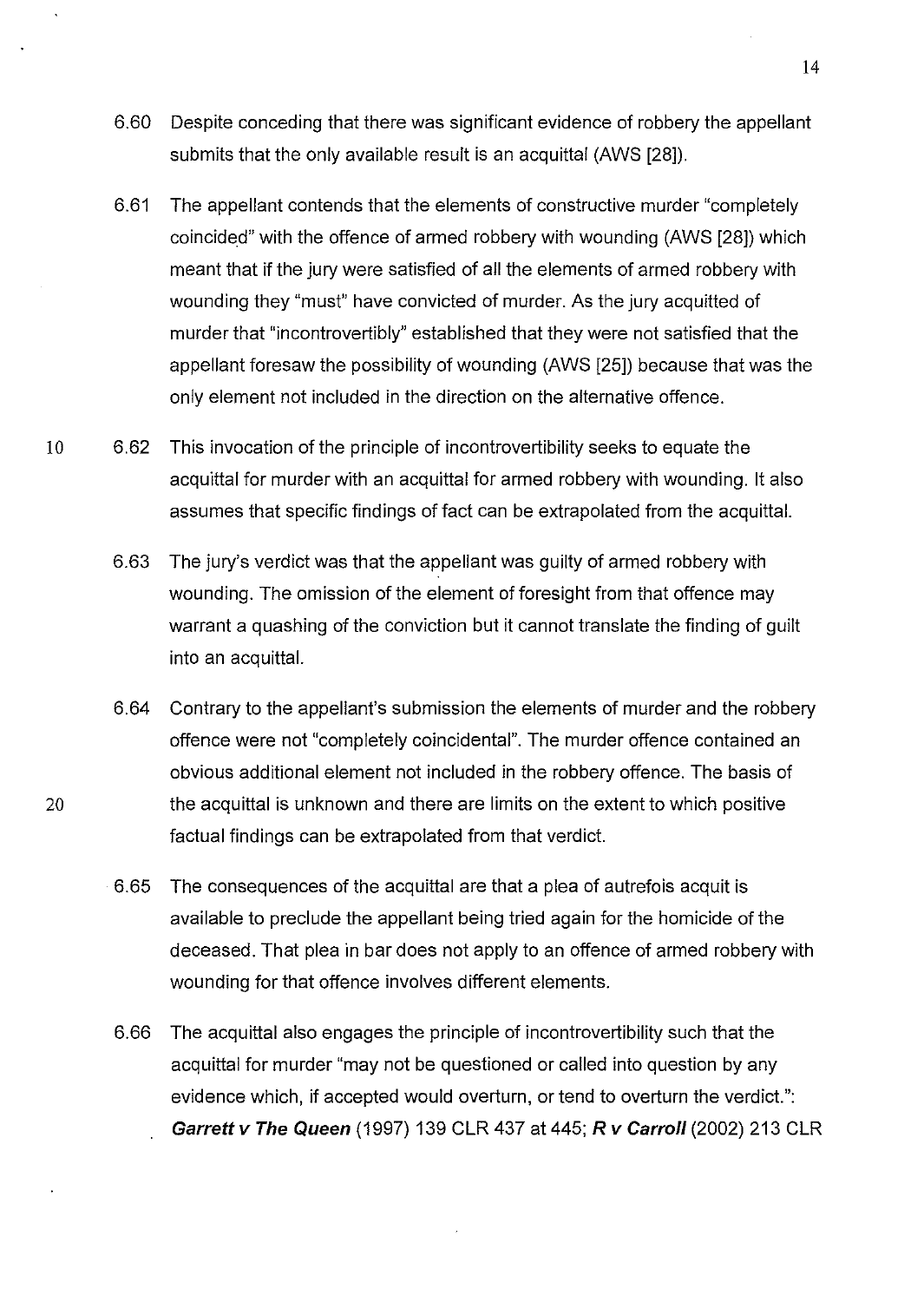635 at [37], [138]. A retrial for armed robbery with wounding would not call into question the acquittal of murder.

- 6.67 The appellant assumes that the jury's acquittal of murder was based on a finding about foresight of wounding. That is said to be inferable from the fact that the jury acquitted of murder but convicted of armed robbery with wounding where the only contentious element not included on that charge was foresight of wounding. Therefore, the only basis on which the jury could have thought the appellant was guilty of armed robbery with wounding but not murder was that they were not satisfied about foresight of the wounding.
- 10 6.68 That is a possible explanation of how the jury arrived at their verdict. However, it is not the only possible explanation and it is far from clear that the jury necessarily adopted that course. The jury may not have attached the significance to the omission of foresight which the appellant assumes they did. None of the parties attached any significance to it. lt seems to have been accepted by all concerned that, the elements having been correctly set out when the offence was outlined in the context of constructive murder and where the real issue was complicity in the armed robbery, nothing more was required.
	- 6.69 Another possible explanation was a merciful verdict. That was how the trial judge interpreted the verdicts: "The jury's "not guilty verdict in respect of the murder counts was a merciful one and can be seen to equate with the jury's innate sense of fairness and justice" (ROS  $p 2.9 - 3.1$ ).
	- 6. 70 There was strong evidence of the appellant's complicity in the robbery, indeed that was conceded on appeal. The plan for the robbery appears to have been that no one was to be hurt. Mr Filihia said it was supposed to be an easy job. On that evidence, the jury's reluctance to find the appellant liable for the unintended death while he was outside in the car was understandable. The difference in the elements of the two offences allowed the jury to avoid that result.
	- 6.71 The nature of an acquittal is such that the precise basis remains unknown.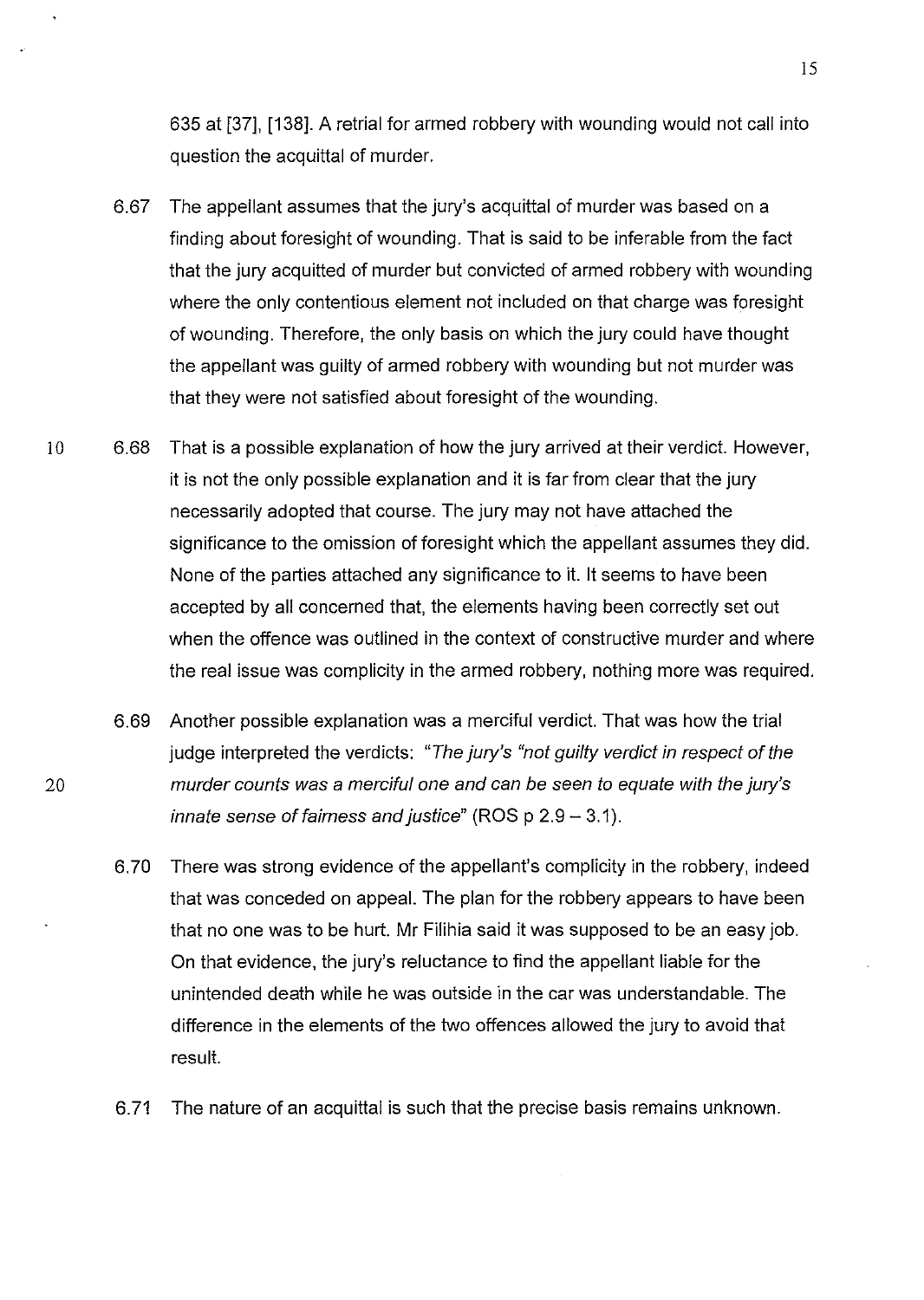- 6.72 However, the appellant submits that the acquittal of murder precludes all other charges, even robbery, and the only order now available to this Court is acquittal.
- 6.73 The Crimes Act provides an escalating series of offences for robbery commencing with robbery simplciter (s 94), robbery with wounding (s 96), armed robbery (s 97) and armed robbery with wounding (s 98). There are also aggravated forms of robbery (s 95) and armed robbery (s 97(2)). There is no reason for all of these offences to be precluded, particularly armed robbery and robbery, which were obviously outside the elements covered by the acquittal 10 for murder.
	- 6.74 The appellant excludes the possibility of a substituted verdict for armed robbery by misconstruing s 7(2) of the Criminal Appeal Act as applying only where the substituted verdict "is for an offence on the indictment" (AWS [29]).
	- 6.75 Section 7(2) provides that a verdict may be substituted where "the jury could on the indictment have found the appellant guilty of some other offence". That power is not confined to offences actually on the indictment but applies to offences of which the appellant "could" have been found guilty.
	- 6.76 lt is well established at common law that where there is an escalating range of offences the appellant could be found guilty of any of the lesser offences in the range where the elements of the lesser offence were necessarily included in the charge on the indictment: **R** *v* **Cameron** [1983] 2 NSWLR 66 at 67G. The charge of armed robbery with wounding necessarily includes the offences of armed robbery and robbery, both of which were available as common law alternatives of which the appellant could have been convicted: **R v Browne**  (1987) 30 A Grim R 278 at 307.
	- 6.77 The jury's verdict on the armed robbery with wounding offence established, at the very least, that the appellant was a party to the armed robbery of the brothel. There is no challenge to the trial judge's directions in that respect, in fact, the appellant submits that the directions were appropriate to armed robbery but not armed robbery with wounding.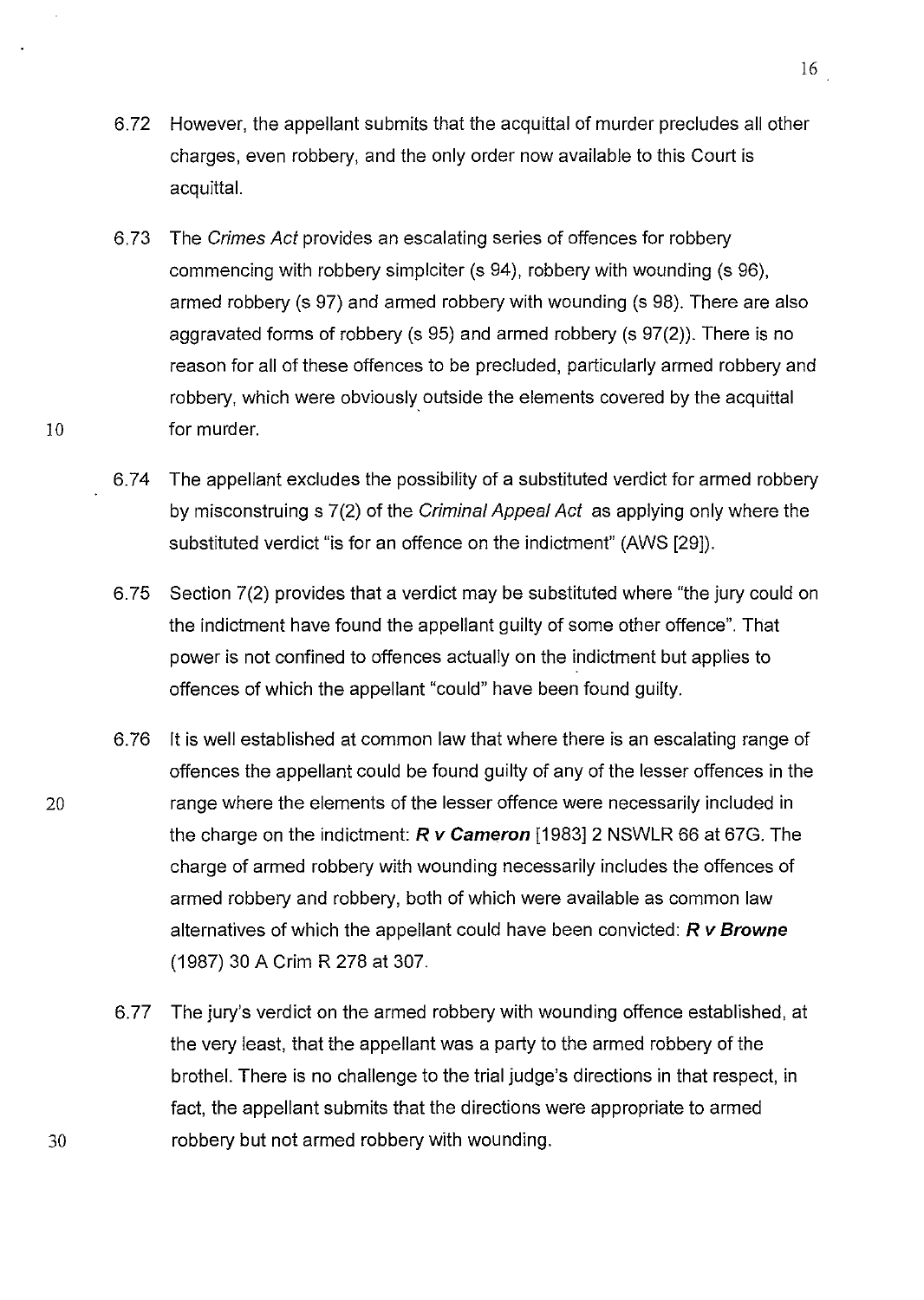- 6.78 As was conceded in the CCA, there was ample evidence of robbery. That was so even without the contested evidence of Mr Filihia. There was evidence from 3 witnesses that the appellant had been planning the robbery for weeks. Ms Gaudiosi (T304.45), Mr O'Hare (T253.15) and Ms Coffison (T153.50) gave evidence of conversations with the appellant about robbing the brothel. There was CCTV footage which established his presence at the scene and strong circumstantial evidence linking the appellant to the knife.
- 6.79 The CCA listed 5 factors which linked the appellant to the knife, even without Mr Filihia's evidence (CCA [49]). The evidence was actually stronger than the CCA found as the list omitted some crucial material.
- 6.80 The factors listed referred to the fact that the knife used in the robbery belonged to Mr O'Hare, it had been taken from the townhouse he shared with Ms Coffison and that the appellant had visited the townhouse but Mr Filihia had not.
- 6.81 That evidence established that the knife came from either Ms Coffison, or the appellant, or both.
- 6.82 it was highly unlikely that Ms Coffison provided the knife without the appellant knowing. Ms Coffison was picked up from work by the appellant the night before the robbery and had not been home (T148.5). She usually worked from 10 am to 10 pm (T146.30). They were together all night until the robbery the next morning. For Ms Coffison to have provided the knife to Mr Filihia she would have had to have taken it to work and provided it secretly to Mr Filihia (CCA [49] - [50]). That was especially unlikely given her immediate reaction when she found the knife after the robbery.
- 6.83 Ms Coffison found the knife in a white plastic shopping bag in her cupboard 6 days after the robbery. She immediately telephoned the police. The evidence not referred to by the CCA was that Ms Coffison had seen the appellant put things in that white plastic bag after the robbery.
- 6.84 Ms Coffison had taken the bag with her from work. There were some CD 30 covers in there (T 169.15). After the robbery, she got out of the appellant's car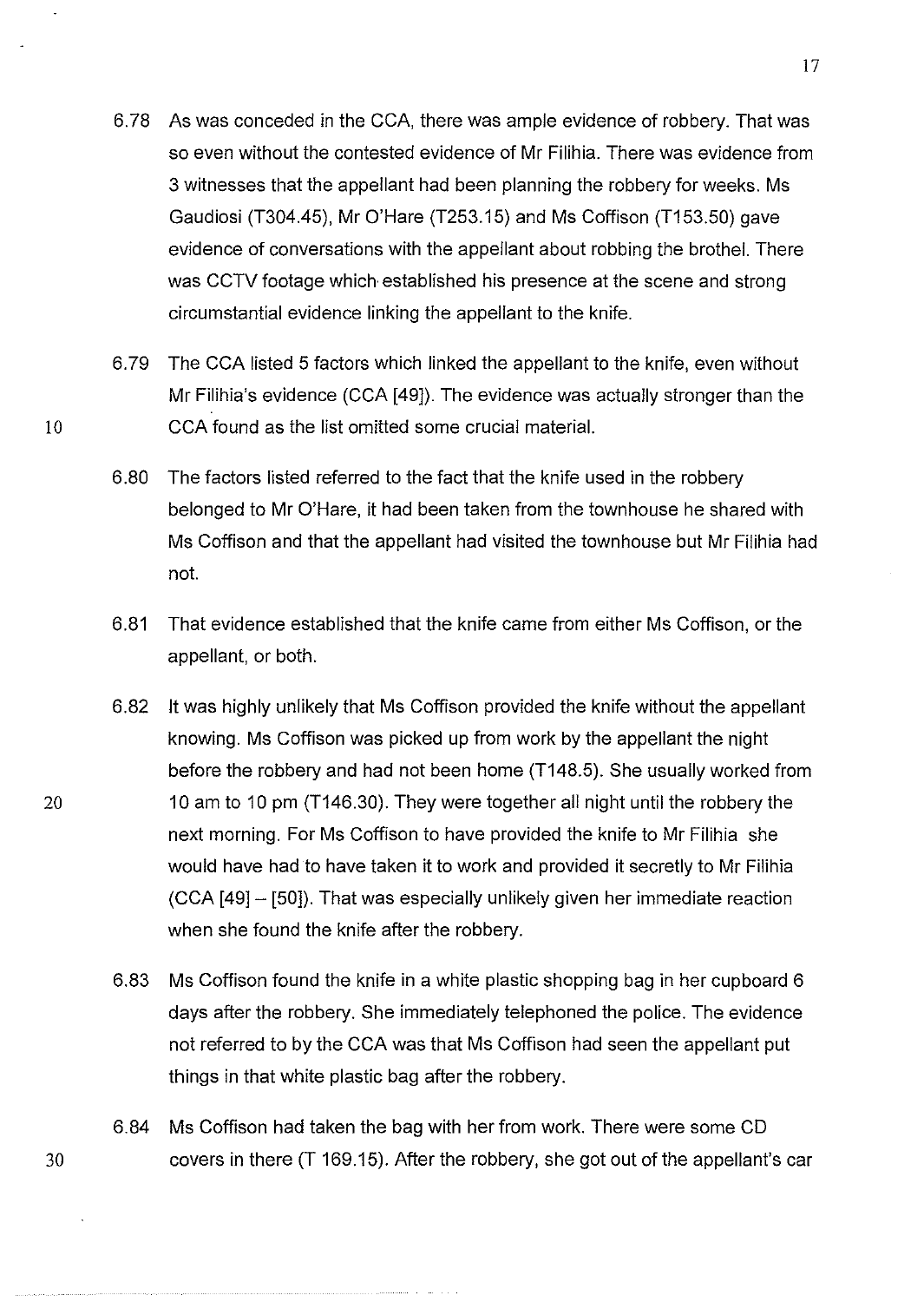and took the bag. The appellant asked her if he could put some things in the bag. She was standing about a metre away lighting a cigarette and saw him put things in the bag but did not see what they were: "I'm not sure exactly where each item come from. He was getting things from throughout his car." (T 170.10). When she got home she threw the bag in the bottom of her wardrobe. She took it out 6 days later and found the knife and the balaclava and telephoned the police immediately (T 171.15).

- 6.85 The clear inference was that the appellant had put the knife and balaclava in the bag after the robbery. That was how it ended up in Ms Coffison's wardrobe 6 days later. That established that the appellant, perhaps with Ms Coffison's knowledge, provided the knife to Mr Filihia.
- 6.86 When all the other evidence was combined with Mr Filihia's account, the case for the appellant's complicity in the robbery became overwhelming.
- 6.87 Section 8(1) of the Criminal Appeal Act provides that a new trial may be ordered where, "having regard to all the circumstances" any miscarriage "can be more adequately remedied by an order for a new trial than by any other order".
- 6.88 The circumstances of the present case which demonstrate that a new trial is the more adequate remedy are that there was clear evidence of the appellant's 20 complicity in the armed robbery. lt was conceded on appeal that there was significant evidence of robbery. Either were very serious offences. The jury's verdict showed that the evidence of his complicity in the armed robbery was accepted.
	- 6.89 In these circumstances, if it were determined that a miscarriage had occurred, the appropriate options are a substituted verdict of armed robbery or an order for a new trial.
	- 6.90 To substitute a verdict would require a determination of guilt on a specific substituted charge. On the other hand, an order for a new trial could be made in general terms. This Court does not need to specify the particular charge to proceed.